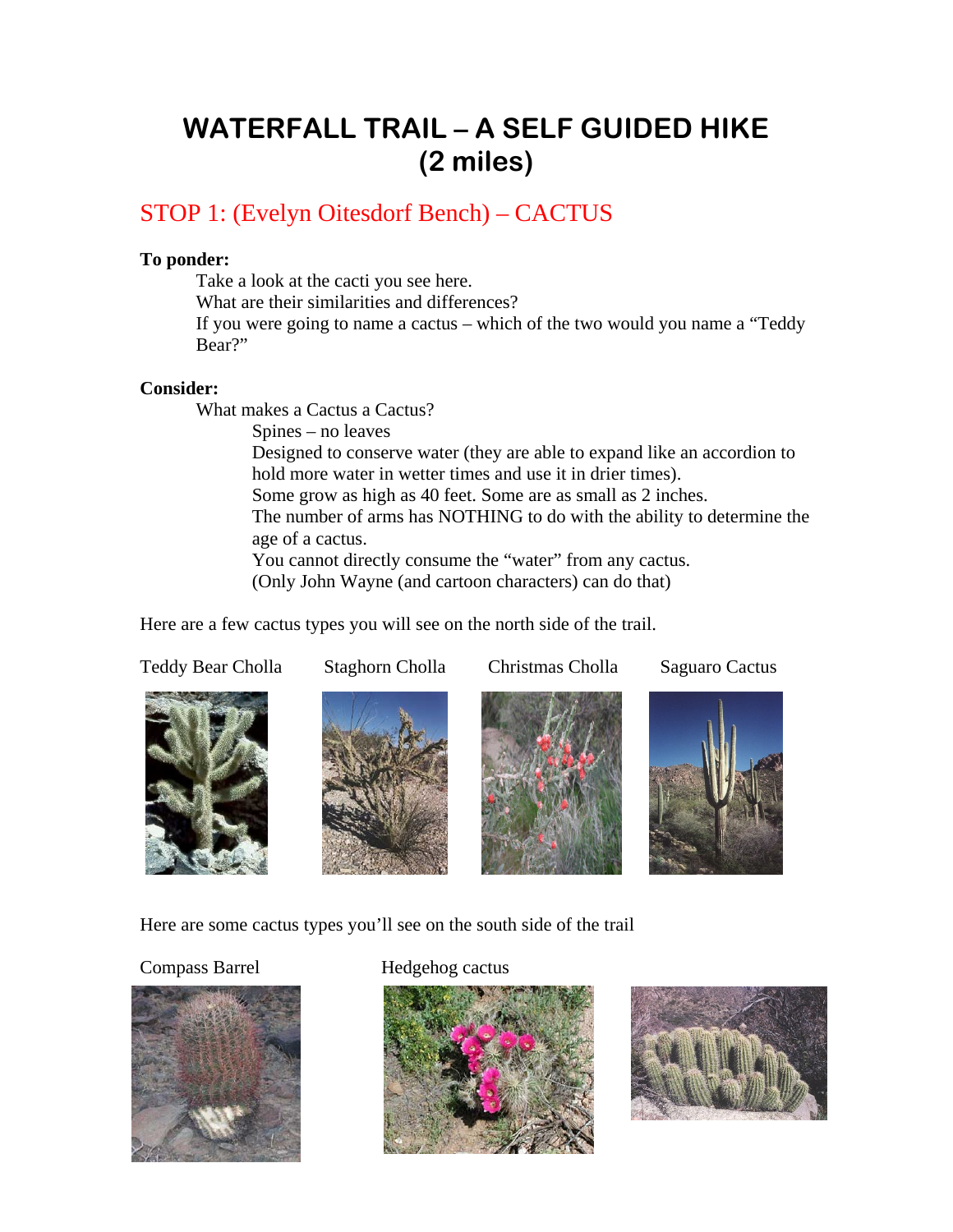# STOP 2: Fauna Sign - Animals

#### **To ponder**

 What kind of animals would you have expected to live in this area? The sign pretty much gives it away. Stop and read a little about the inhabitants of the area.

#### **Consider:**

 Most of the animals that inhabit the Park are crepuscular or nocturnal. Crepuscular means that they are active at sunrise and sunset only. Nocturnal means that they are active mostly at night. This doesn't mean that you won't see any during the day, but they are generally very wary of humans and will remain hidden as much as possible.

## STOP 3: Larry Bench – Plant adaptation

#### **To Ponder:**

 Take a look at this plant – it is called a Triangle Leaf Bursage. Consider the special things that help plants survive the Arizona Heat.

#### **Consider:**

 The Triangle Leaf Bursage is very common to the Arizona Desert. During the dry seasons the stems of the Bursage are so dry that they can be used for kindling wood, yet they remain alive. They have very small leaves (to minimize their exposure to the sun) which are coated to keep water in the leaves.

 Dropping their leaves during the hot season reduces the surface area of the plant and therefore reduces evapotranspiration.



# STOP 4: Early Inhabitants Sign – Living here

#### **To Ponder and Consider:**

Take the time to read the sign and think about those who lived here before. They lived off the desert that you see around you. It was pretty much as you see it today.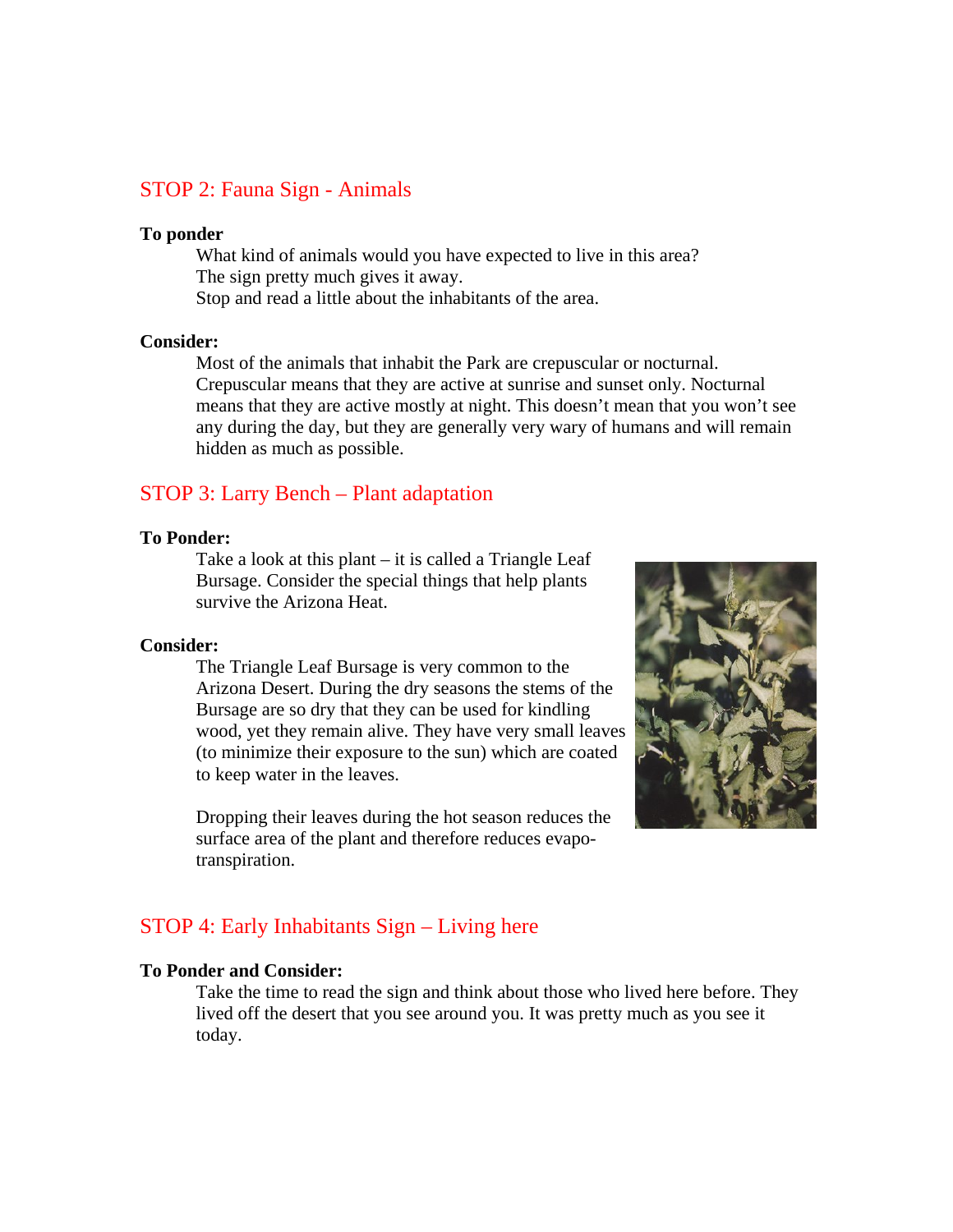# STOP 5: Three Benches Together on the East Side of the Trail – More plant adaptation

#### **To Ponder:**

Look at the Creosote Bush (left), The Ironwood Tree (center) and The Palo Verde Trees (right) (ignore the bugs). They have adapted over millions of years in order to survive the desert climate.



#### Consider:

leaves in your hand. Cup your hand around them and blow onto them. Now smell. You get the smell of the desert during rain storms. Creosote bushes form cloned colonies which are very long-lived. There is a ring of creosote bushes in the Mojave Desert that is believed to be over twelve thousand years old. Creosote bushes exude oil onto their leaves to coat them during rainstorms. This forces the water to drop off the leaves and be absorbed through the roots, which is much more efficient. These oily or waxy leaves also resist water loss. Take a few

is why their bark is green and hence the name Palo Verde – Green Pole or Green Stick. Notice how tiny the leaves of the Palo Verde are. Again, to minimize their exposure to the sun. They also drop their leaves when it is extremely hot. They are still able to carry out photosynthesis using the chlorophyll in their bark. That

denser on the Ironwood, the outer leaves are able to better shade the inner leaves. The Ironwood, named for it hard, heavy and dense wood, also has small leaves that it will partially shed in times of extreme heat. However, since the leaves are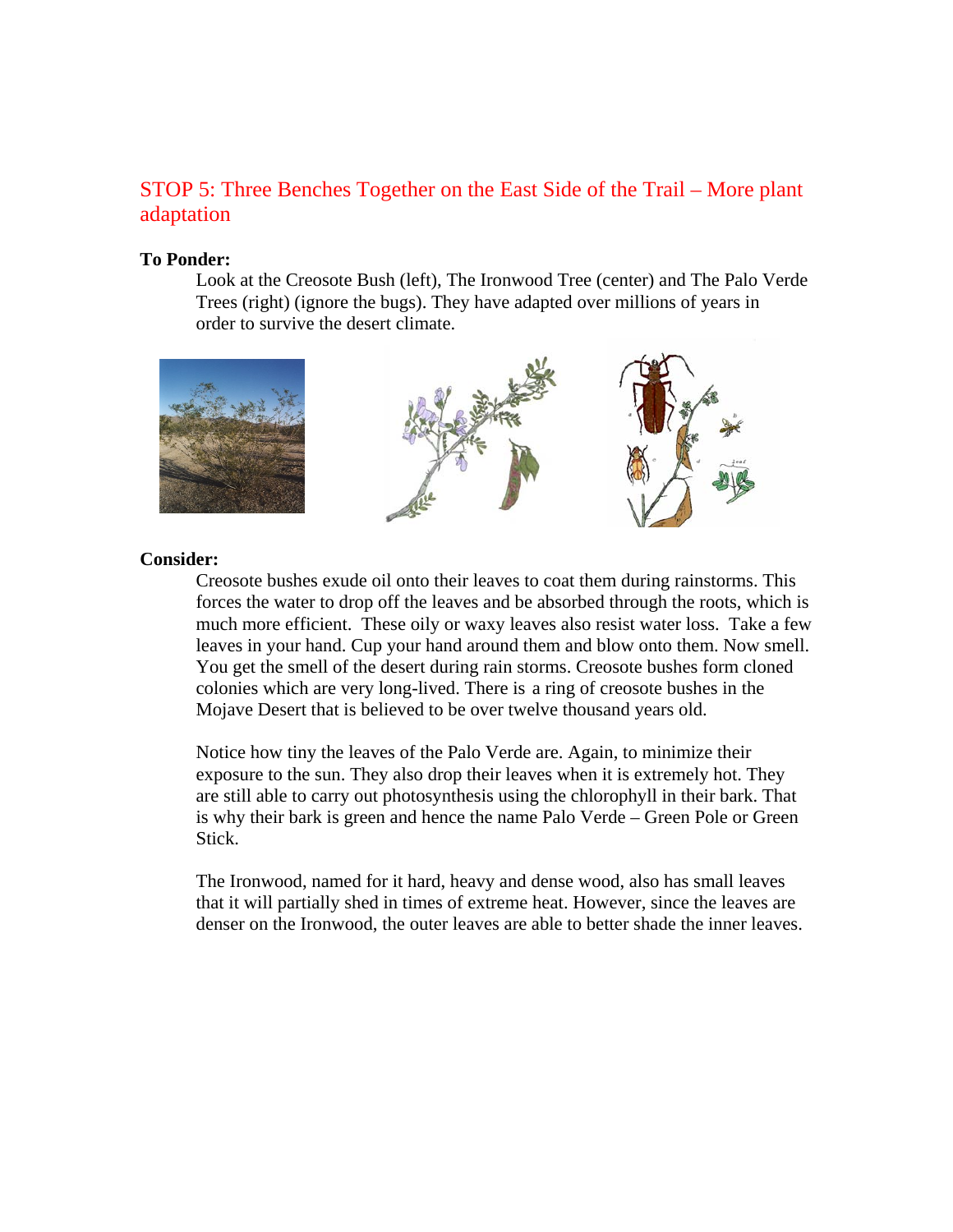# STOP 6: Petroglyph Plaza – The petroglyphs

#### **To Ponder:**

What are all these signs and symbols attempting to say?

#### **Consider:**

(more pictures) were left by the Hohokam who were here from around 100 BC to 1200 AD. These signs were made in the rock by chipping away the desert varnish (the dark brown or black coating on the rocks). Symbols were left by the Archaic Ones in about 5000 BC. These are more circular type symbols. The more graphic symbols

# STOP 7: Hohokam Sign - Those who have vanished

#### **To Ponder and Consider:**

agriculturalists and artists. No one knows why they fled the valley but they were gone by 1400 AD. Read about the people who lived longest in the valley. They were remarkable

# STOP 8: Bench on the east side of the trail – Desert Mistletoe

#### **To Ponder:**

clump looks like a large hive or nest but it is Desert Mistletoe, a parasitic shrub. How did this get up in that tree? Look for an Ironwood tree with a large clump of material in its branches. The

#### **Consider:**

This parasite, which can grow up to one meter in length, is orange berried pendulous shrub that grows on leguminous trees such as the Ironwood, Mesquite, Palo Verde and Acacia. spread by birds who feed on its berries. This is not the Eastern Kissing Mistletoe, which has white berries, but an



# STOP 9: Petroglyph Sign – Signs and symbols

#### **To Ponder:**

What do all these signs mean?

#### **Consider:**

the White Tank Mountains. Some may go back as far as 10,000 years. They have Ancient inhabitants pecked hundred of figures and symbols on to the rock faces of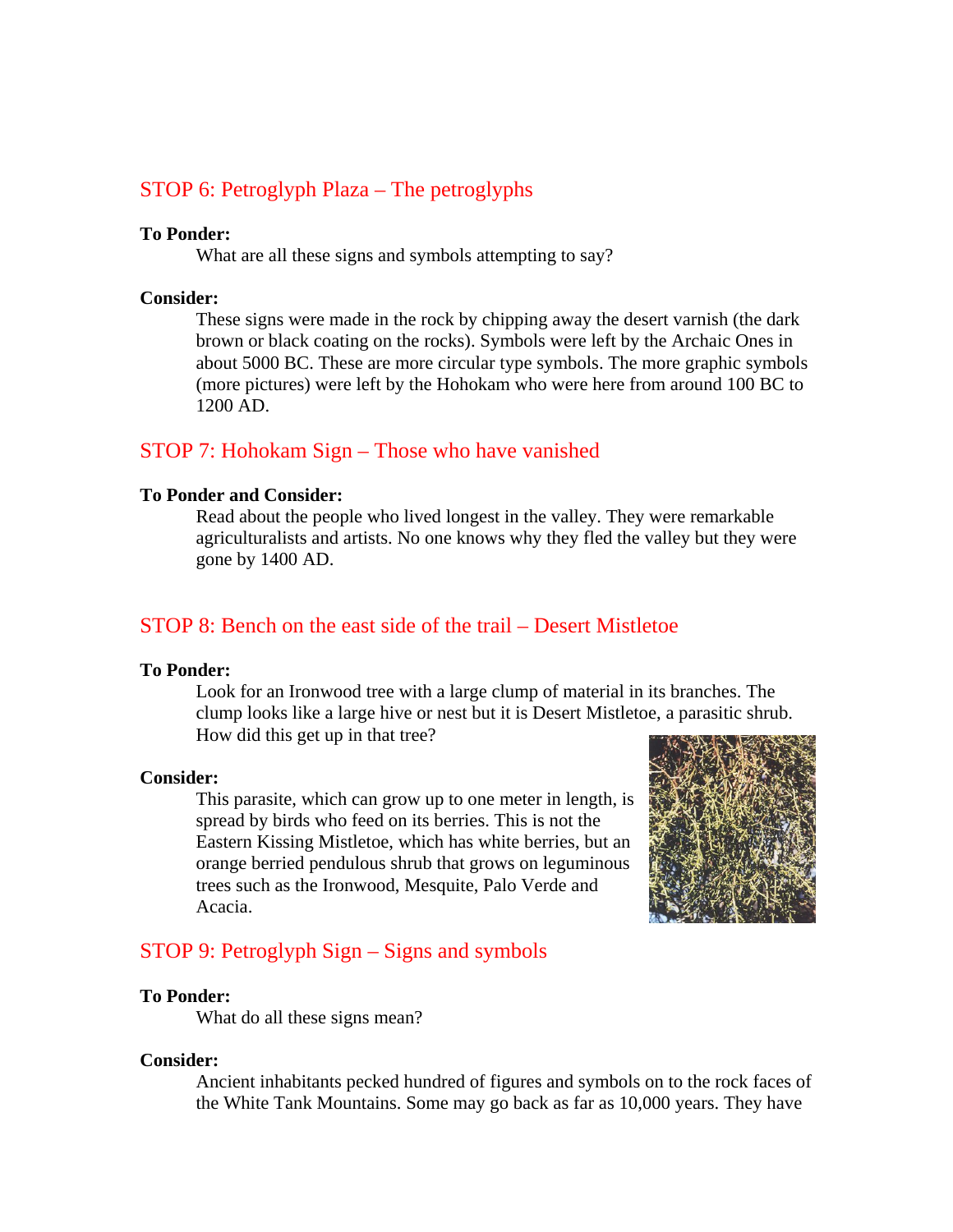withstood sun, rain and vandals for all those years. Vandalism, however, has taken its toll. If you see anyone vandalizing the rocks, notify Park authorities immediately. It is a crime.

function in the lives of the people. They were not stone-age graffiti. They record ideas, observations and events in the lives of the people. A rock drawing was a serious undertaking to its creator. While no one can say precisely what most of the symbols mean, we know that they had an important





# STOP 10: Geology Sign – Rocks and more rocks

# **To Ponder:**

The Rocks of the White Tanks are the oldest rocks in the valley. They date back to pre Cambrian time, over 1700 million years.

# **Consider:**

to weather these rocks this extensively. Notice how the rocks in the higher cliffs are very angular while the wash rocks are smooth. This is evidence that these rocks have been exposed to the elements for millions and millions of years. Granite, which makes up the majority of all the exposed rock in the Park, is extremely hard, so a lot of exposure had to happen

# STOP 11: Hays Bench – The Valley of the Sun

# **To ponder:**

Mountain, the Bradshaws, the Squaw Peak Wilderness, Black and Indian Mesas and Continental Mountain. Look at the view of the valley. You are generally looking east. On a clear day you can see the Four Peaks Wilderness area, The McDowells, Usery Park, Camelback

# **Consider:**

Appreciate the vistas, in spite of the pollution that sometimes hangs in the Valley. Take a group picture. Listen to the Canyon Wren.